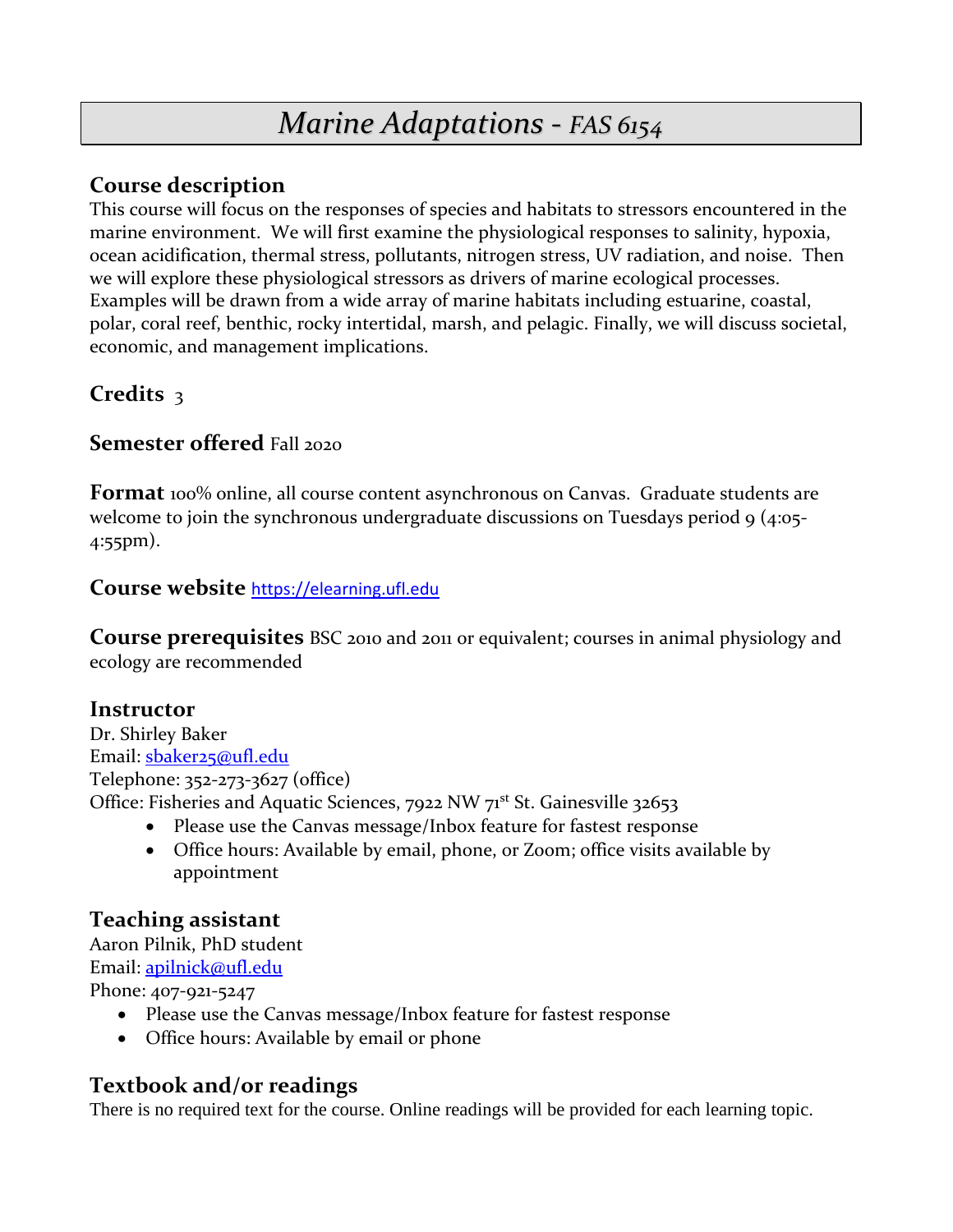# **Student Learning Outcomes**

By the end of this course, each student will be able to:

- Describe the impacts of stressors on the physiology and ecology of marine phyla and ecosystems.
- Compare physiological mechanisms of stress adaptation in a variety of marine phyla.
- Analyze the effects of stressors and physiological responses in shaping ecological patterns observed in marine ecosystems.
- Evaluate and synthesize primary literature in the discipline.

# **Course logistics**

This course is a virtual course. Asynchronous lectures, readings, and supporting materials will be available on Canvas. Journal Club is also asynchronous, although graduate students are welcome to join the synchronous session on Tuesdays. Canvas learning modules consisting of lecture, readings, supporting material, and a quiz are provided online for each topic. Learning modules build on previous modules so you should complete the learning modules in the order presented. Each learning module has required readings beyond the lecture. This information will be covered on quizzes. These files will be made available for you to view on your computer, save, or print. There may be references to additional (optional) readings and resources if you desire further investigation of a topic.

## **Technology requirements**

- A computer or mobile device with high-speed internet connection.
- A headset and/or microphone and speakers; a web cam is suggested.
- Latest version of web browser. Canvas supports only the two most recent versions of any given browser. [What browser am I using?](http://whatbrowser.org/)

# **Policies and resources**

## **Flexibility**

This syllabus represents current plans and objectives for this course. As the semester progresses, changes may need to be made to accommodate timing, logistics, or to enhance learning. Such changes, communicated clearly, are not unusual and should be expected.

#### **Technology issues**

Computer or other hardware failures, except failure of the UF e-Learning system, will not excuse students for missing assignments. Any late submissions due to technical issues MUST be accompanied by the ticket number received from the Helpdesk when the problem was reported to them. The ticket number will document the time and date of the problem. You MUST e-mail your instructor within 24 hours of the technical difficulty if you wish to request consideration.

For computer, software compatibility, or access problems call the HELP DESK phone number—352-392-HELP = 352- 392-4357 (option 2).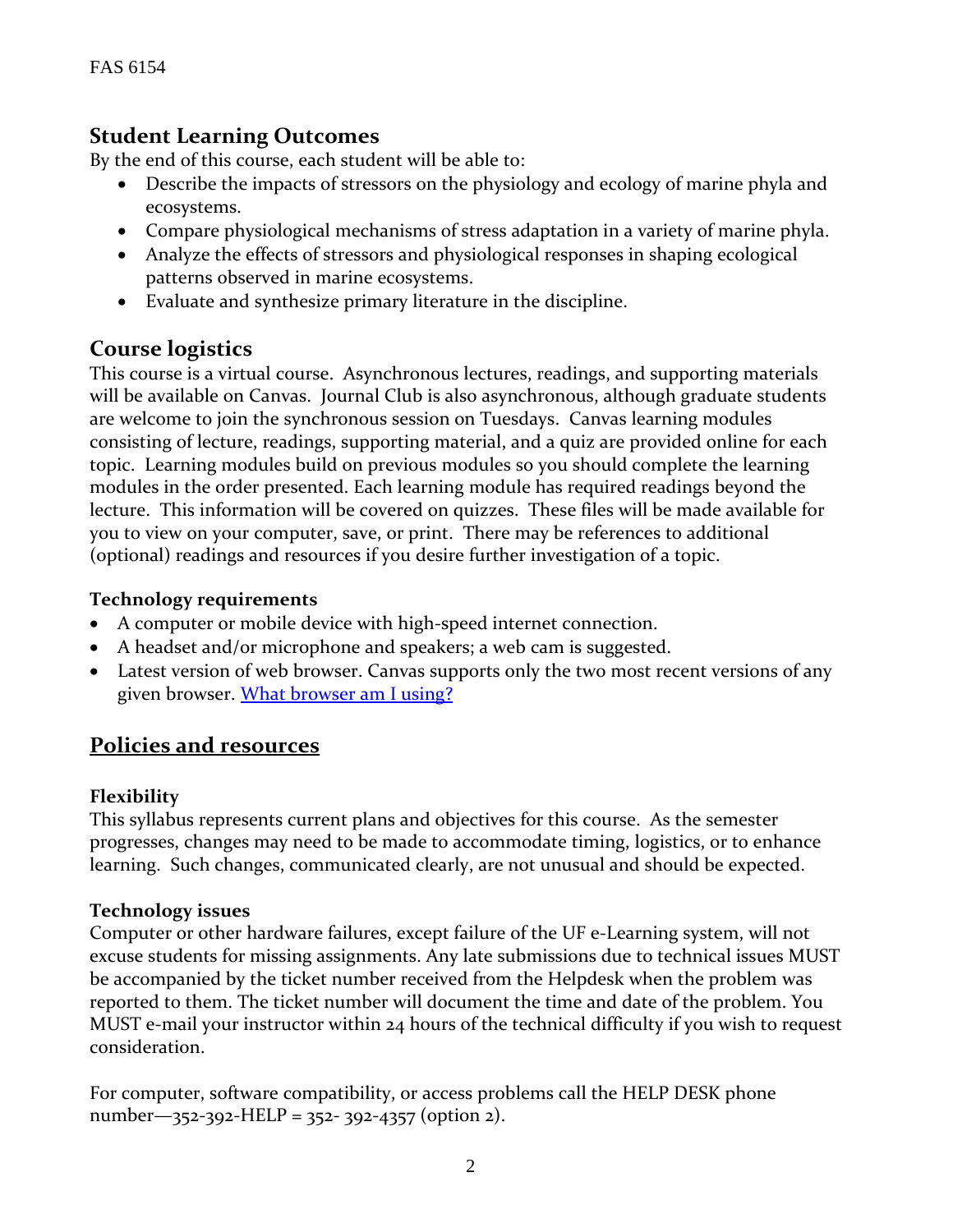#### FAS 6154

#### **Contacting the instructor and/or TA**

Please use the Canvas message system. Messages sent by email or posted in the Canvas discussion area may not come to our attention.

#### **Course format**

This course will consist primarily of lecture and discussion sessions. Students are expected to have read assigned materials prior to discussion.

#### **Attendance policy**

Class participation facilitates learning. Participation in asynchronous discussion is expected. Requirements for participation and make-up exams, assignments, and other work in this course are consistent with university policies. Click here to read the university attendance [policies](file:///C:/Users/lilyrlewis/AppData/Local/Microsoft/Windows/INetCache/Content.Outlook/LU96BFUU/catalog.ufl.edu/UGRD/academic-regulations/attendance-policies/)

#### **Late assignment policy**

Late materials will have 10% of the total possible points deducted for every day late.

## **Quiz policy**

Once a quiz closes, it will NOT be reopened.

#### **Recorded materials**

Our Journal Club sessions may be audio visually recorded for students in the class to refer back and for enrolled students who are unable to attend live. Students who participate with their camera engaged or utilize a profile image are agreeing to have their video or image recorded. If you are unwilling to consent to have your profile or video image recorded, be sure to keep your camera off and do not use a profile image. Likewise, students who un-mute during class and participate orally are agreeing to have their voices recorded. If you are not willing to consent to have your voice recorded during class, you will need to keep your mute button activated and communicate exclusively using the "chat" feature, which allows students to type questions and comments live. The chat will not be recorded or shared. As in all courses, unauthorized recording and unauthorized sharing of recorded materials is prohibited.

#### **Accommodations**

Students with disabilities who experience learning barriers and would like to request academic accommodations should connect with the disability Resource Center. [Click here to](https://disability.ufl.edu/students/get-started/)  [get started with the Disability Resource Center.](https://disability.ufl.edu/students/get-started/) It is important for students to share their accommodation letter with their instructor and discuss their access needs, as early as possible in the semester.

#### **Course evaluations**

*At approximately the mid-point of the semester*, the School of Forest Resources & Conservation will request anonymous feedback on student satisfaction on various aspects of this course. These surveys will be sent out through Canvas and are not required but encouraged. This is not the UF Faculty Evaluation!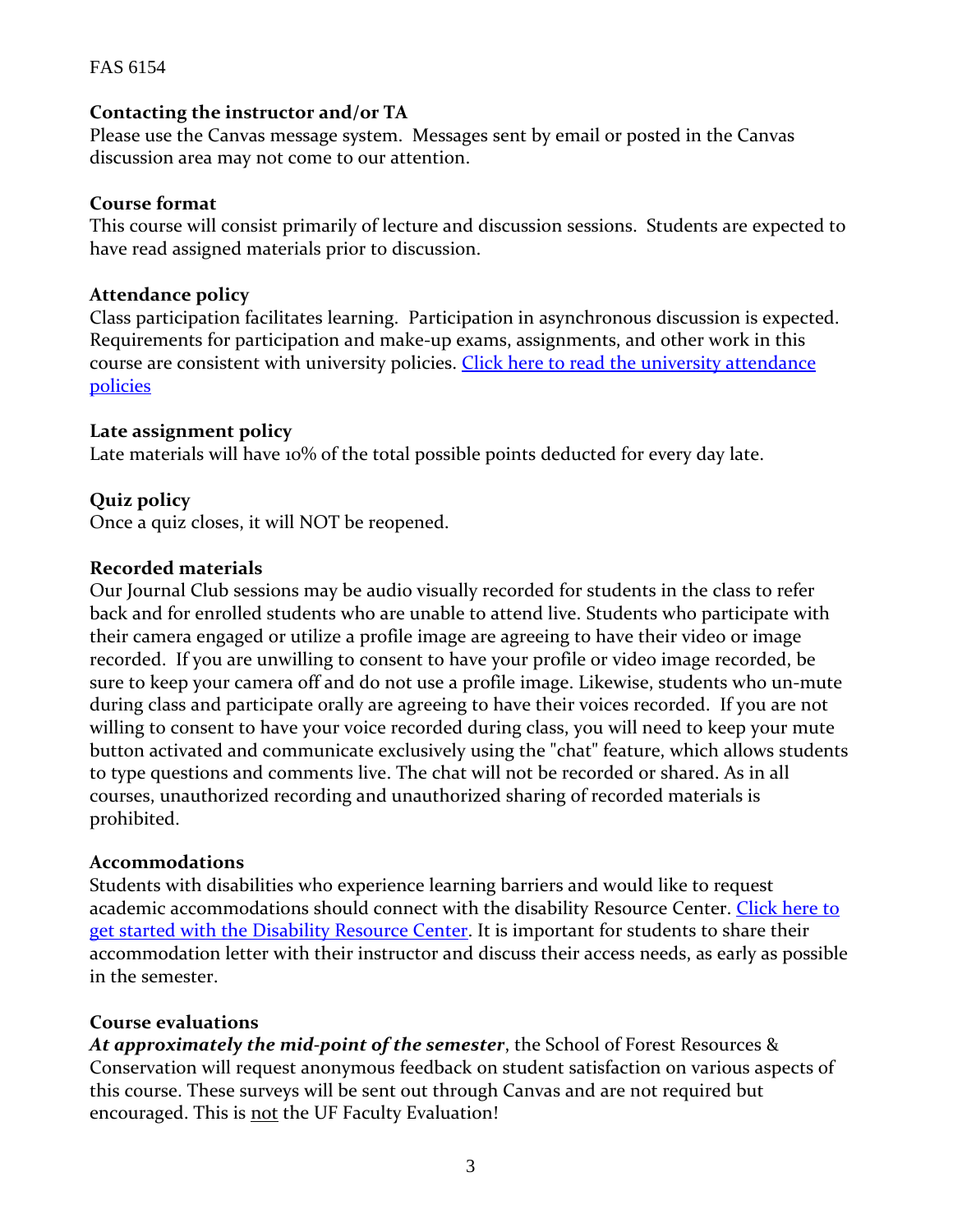#### FAS 6154

*At the end of the semester,* students are expected to provide professional and respectful feedback on the quality of instruction in this course by completing course evaluations online via GatorEvals. Guidance on how to give feedback in a professional and respectful manner is available at [https://gatorevals.aa.ufl.edu/students/.](https://gatorevals.aa.ufl.edu/students/) Students will be notified when the evaluation period opens, and can complete evaluations through the email they receive from GatorEvals, in their Canvas course menu under GatorEvals, or via [https://ufl.bluera.com/ufl/.](https://ufl.bluera.com/ufl/) Summaries of course evaluation results are available to students at [https://gatorevals.aa.ufl.edu/public-results/.](https://gatorevals.aa.ufl.edu/public-results/)

## **Netiquette: Communication courtesy**

All members of the class are expected to follow rules of common courtesy in all email messages, threaded discussions and chats. Failure to do so may result in loss of participation points and/or referral to the Dean of Students' Office.

<http://teach.ufl.edu/docs/NetiquetteGuideforOnlineCourses.pdf>

#### **UF honesty policy**

UF students are bound by The Honor Pledge which states, "We, the members of the University of Florida community, pledge to hold ourselves and our peers to the highest standards of honor and integrity by abiding by the Honor Code. On all work submitted for credit by students at the University of Florida, the following pledge is either required or implied: "On my honor, I have neither given nor received unauthorized aid in doing this assignment." The Honor Code specifies a number of behaviors that are in violation of this code and the possible sanctions. [Click here to read the Honor](https://sccr.dso.ufl.edu/process/student-conduct-code/) Code. Furthermore, you are obligated to report any condition that facilitates academic misconduct to appropriate personnel. If you have any questions or concerns, please consult with the instructor or TAs in this class.

#### **Inclusive learning environment**

This course embraces the University of Florida's Non-Discrimination Policy, which reads,

*The University shall actively promote equal opportunity policies and practices conforming to laws against discrimination. The University is committed to non-discrimination with respect to race, creed, color, religion, age, disability, sex, sexual orientation, gender identity and expression, marital status, national origin, political opinions or affiliations, genetic information and veteran status as protected under the Vietnam Era Veterans' Readjustment Assistance Act.*

If you have questions or concerns about your rights and responsibilities for inclusive learning environment, please see the instructor or refer to the Office of Multicultural & Diversity Affairs website: [http://multicultural.ufl.edu.](http://multicultural.ufl.edu/)

#### **Software use**

All faculty, staff and students of the university are required and expected to obey the laws and legal agreements governing software use. Failure to do so can lead to monetary damages and/or criminal penalties for the individual violator. Because such violations are also against university policies and rules, disciplinary action will be taken as appropriate.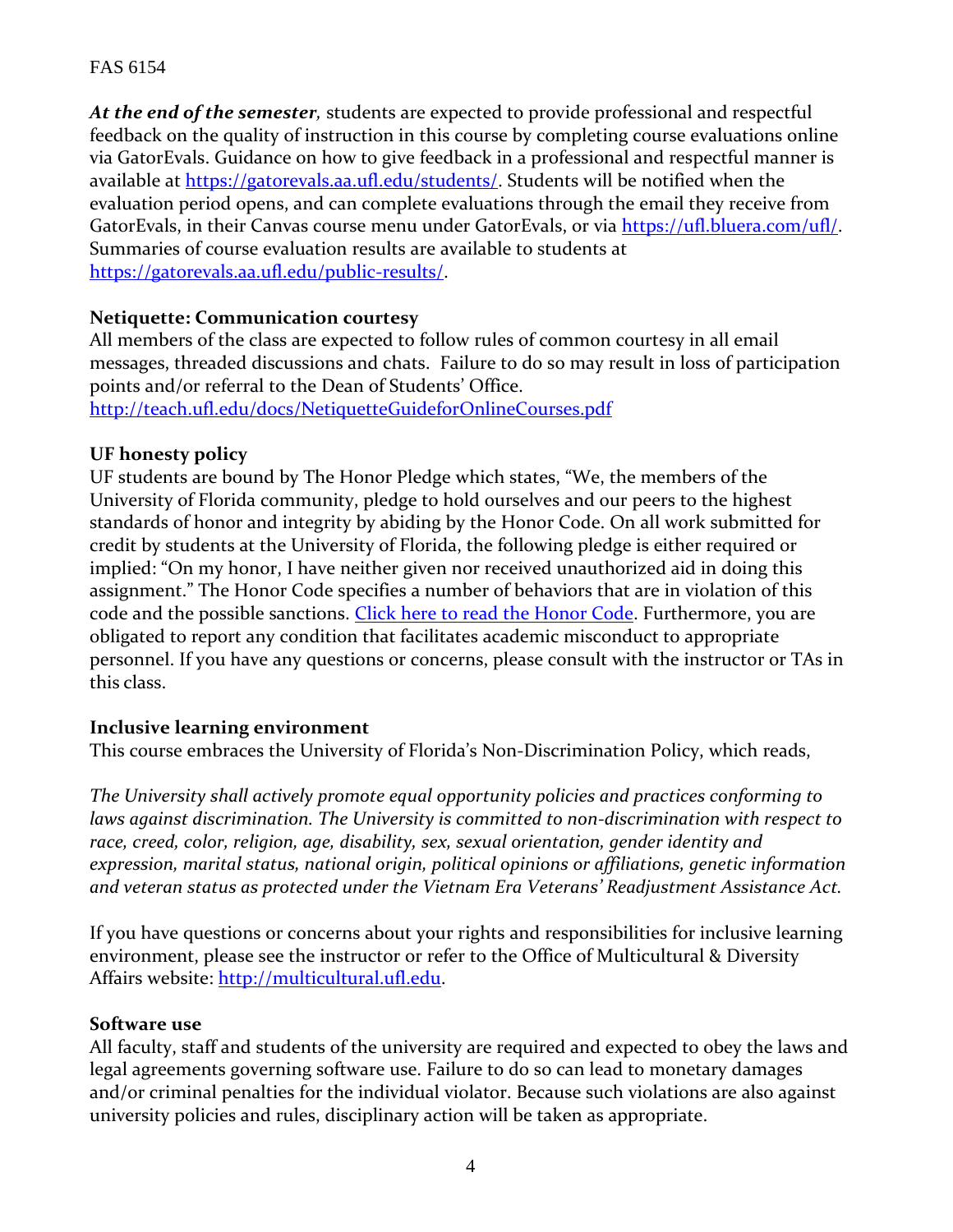#### FAS 6154

#### **Health and wellness resources**

*U Matter, We Care*: If you or someone you know is in distress, please contact [umatter@ufl.edu, 3](mailto:umatter@ufl.edu)52-392-1575, or visit [U Matter, We Care website](https://umatter.ufl.edu/) to refer or report a concern and a team member will reach out to the student in distress.

*Counseling and Wellness Center*: [Visit the Counseling and Wellness Center website](https://counseling.ufl.edu/) or call 352-392-1575 for information on crisis services as well as non-crisis services.

*Student Health Care Center*: Call 352-392-1161 for 24/7 information to help you find the care you need, or [visit the Student Health Care Center website.](https://shcc.ufl.edu/)

*University Police Department*: [Visit UF Police Department website](https://police.ufl.edu/) or call 352-392-1111 (or 9-1-1 for emergencies).

*UF Health Shands Emergency Room / Trauma Center:* For immediate medical care call 352-733-0111 or go to the emergency room at 1515 SW Archer Road,

Gainesville, FL 32608; [Visit the UF Health Emergency Room and Trauma Center website.](https://ufhealth.org/emergency-room-trauma-center)

#### **Academic resources**

*E-learning technical support*: Contact the [UF Computing Help Desk](http://helpdesk.ufl.edu/) at 352-392-4357 or via e-mail at [helpdesk@ufl.edu.](mailto:helpdesk@ufl.edu)

*[Career Connections Center](https://career.ufl.edu/)*: Reitz Union Suite 1300, 352-392-1601. Career assistance and counseling services.

*[Library Support](https://cms.uflib.ufl.edu/ask)*: Various ways to receive assistance with respect to using the libraries or finding resources.

*[Teaching Center](https://teachingcenter.ufl.edu/)*: Broward Hall, 352-392-2010 or to make an appointment 352- 392- 6420. General study skills and tutoring.

*[Writing Studio:](file:///C:/Users/sbaker25/Downloads/writing.ufl.edu/writing-studio/)* 2215 Turlington Hall*,* 352-846-1138. Help brainstorming, formatting, and writing papers.

*Student Complaints On-Campus*: [Visit the Student Honor Code and Student](https://sccr.dso.ufl.edu/policies/student-honor-%20code-student-conduct-code/)  [Conduct Code webpage for more information.](https://sccr.dso.ufl.edu/policies/student-honor-%20code-student-conduct-code/)

*On-Line Students Complaints*: [View the Distance Learning Student Complaint](https://distance.ufl.edu/getting-help/student-complaint-process/)  [Process.](https://distance.ufl.edu/getting-help/student-complaint-process/)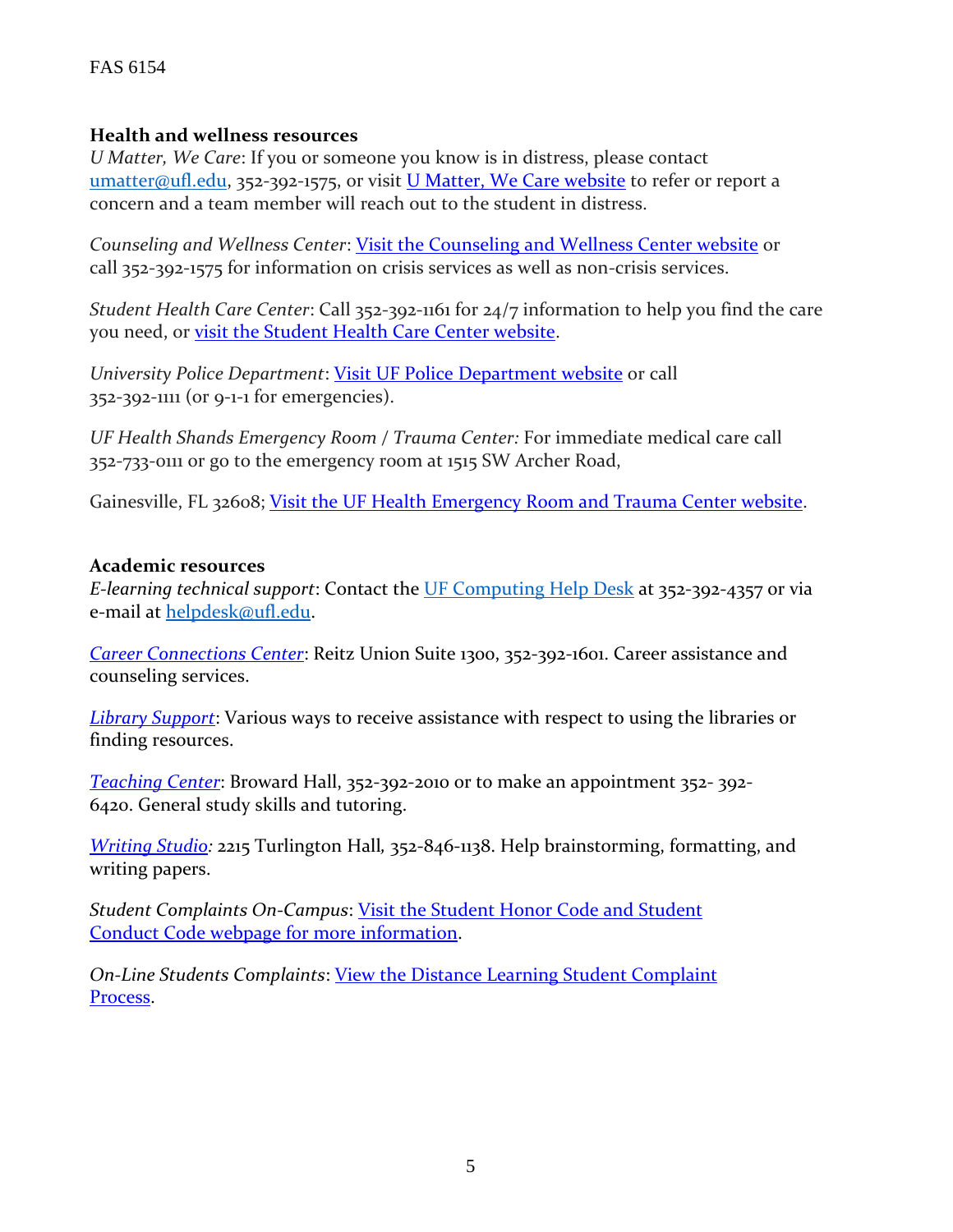# **Please check** *Announcements* **in Canvas on a regular basis**

## **Assignments**

**For each of the following assignments, expectations will be described in Canvas and in recordings and grading rubrics provided.** 

**VoiceThread Introduction: 3 points.** Students will introduce themselves by asynchronously sharing an audio/video on *VoiceThread*, as well as watching and commenting on other students' introductions.

**Quizzes: 14 @ 3 points each.** Quizzes will be administered through Canvas (see schedule). Quizzes will consist of multiple choice, short answer, and short essays. Questions will be "open notes" but will require critical thinking, integration, and application of interdisciplinary concepts. Quizzes will open and close on the dates noted.

**Journal Club: 12 @ 3 points each.** Journal Club will take place asynchronously via "Discussions" in Canvas. The class will discuss papers from the primary literature or other media, which will be made available on Canvas during the week prior to the discussion. Students will be expected to read the materials and to actively participate in every journal club. There will be 13 Journal Club weeks. During one of the weeks, the student will be graded as a leader; that week will not double count. Further expectations will be provided.

**Journal Club Leadership: 1 @ 6 points.** One time during the semester, students will be expected to participate in leading the asynchronous Journal Club. A schedule of assigned leadership weeks will be posted in Canvas. Students will be assigned as one of three types of leader: *Presenter, Facilitator,* and *Content Expert*. Further information will be provided.

**Review Article: 31 points.** Students will write a review article over the course of the semester. Select a particular organism and stressor of interest to you. Review the literature on the physiological, behavioral and/or morphological adaptations of the organism to the stressor. For example: *Pisaster ochraceous* (a sea star) has a variety of adaptions to air exposure (the stressor). Primary scientific literature must be cited using APA Style; *a very limited number of web sites may be used*. You may NOT recycle a paper from another class and plagiarism will NOT be tolerated. Each assignment must be submitted to Canvas by midnight on the due date (see schedule). Further details and grading rubrics will be provided.

- *Article Proposal:* **6 points**. Students will present their idea for a topic and include a list of potential resources. Instructor and TA will provide feedback and approve the topic.
- *Article Draft:* **9 points.** Students will submit a draft of their article based on their proposal, including a brief overview of the topic, an explanation of why it is interesting and relevant, a critical discussion of the literature on the topic (not just a descriptive summary), a discussion of any conflicting information, and suggestions for future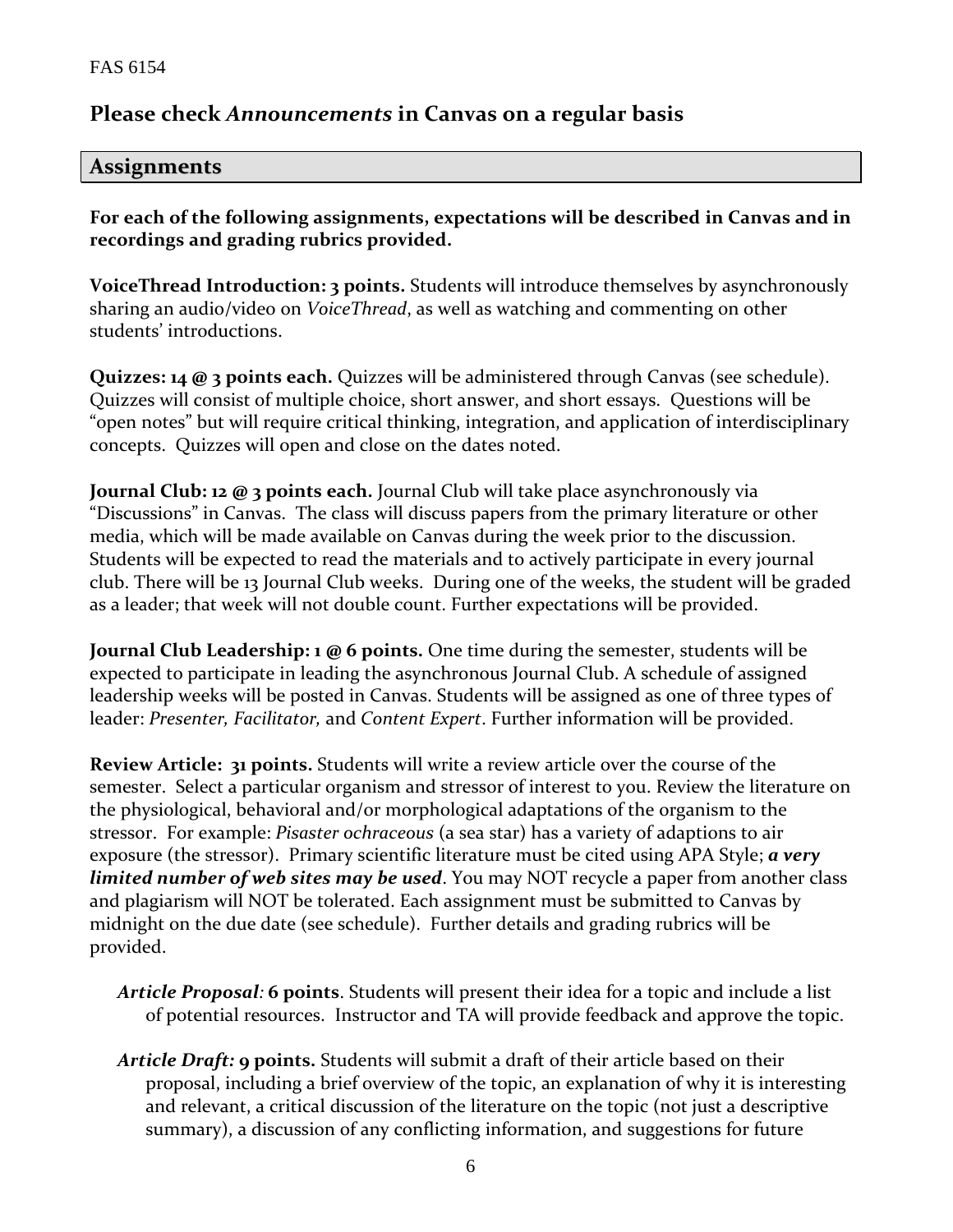research. Perform a final spell and grammar check. Resources must be cited and formatted correctly using APA Style.

- *Final Submission:* **16 points.** Students will submit a final review article having incorporated feedback.
- **Peer Feedback: 2 @ 3 points each.** Students will be assigned two peer Article Drafts to provide feedback. Students will be graded on the usefulness and thoroughness of their edits and suggestions.
- Lightning Talks: 1 @ 6 points. Students will present their Paper topic as a < 3 min talk on VoiceThread. Further instructions and a rubric will be provided.

**Week 15 Participation: 1 @ 3 pts.** Students will view graduate student Lightning Talks. All students will be expected to actively participate in interacting with their peers. Expectations and a rubric will be provided.

## **Evaluation of Student Learning**

| <b>TOTAL</b>                                  | 133 points |
|-----------------------------------------------|------------|
| Week 15 Participation                         | 3 points   |
| Lightning Talk 1 @ 6 points each              | 6 points   |
| Peer Feedback 2 @ 3 points each               | 6 points   |
| Review Paper 3 @ variable points              | 31 points  |
| Journal Club Leadership 1 @ 6 points each     | 6 points   |
| Journal Club 12 @ 3 points each               | 36 points  |
| Quizzes, 14 $@$ 3 points each                 | 42 points  |
| VoiceThread Introduction, $1 \omega$ 3 points | 3 points   |
|                                               |            |

#### **Grading Scale**

Final grades will be assigned based on the percentage of total points earned. Information on current UF grading policies for assigning grade points [link to the university grades and grading](https://catalog.ufl.edu/UGRD/academic-regulations/grades-grading-policies/)  [policies.](https://catalog.ufl.edu/UGRD/academic-regulations/grades-grading-policies/)

A (93-100%), A- (90-92), B+ (86-89%), B (82-85%), B- (78-81%), C+ (74-77%), C (67-73%), C-  $(63-66\%)$ , D+ $(59-62\%)$ , D $(55-58\%)$ , D- $(51-54\%)$  and E $(\leq 50\%)$ .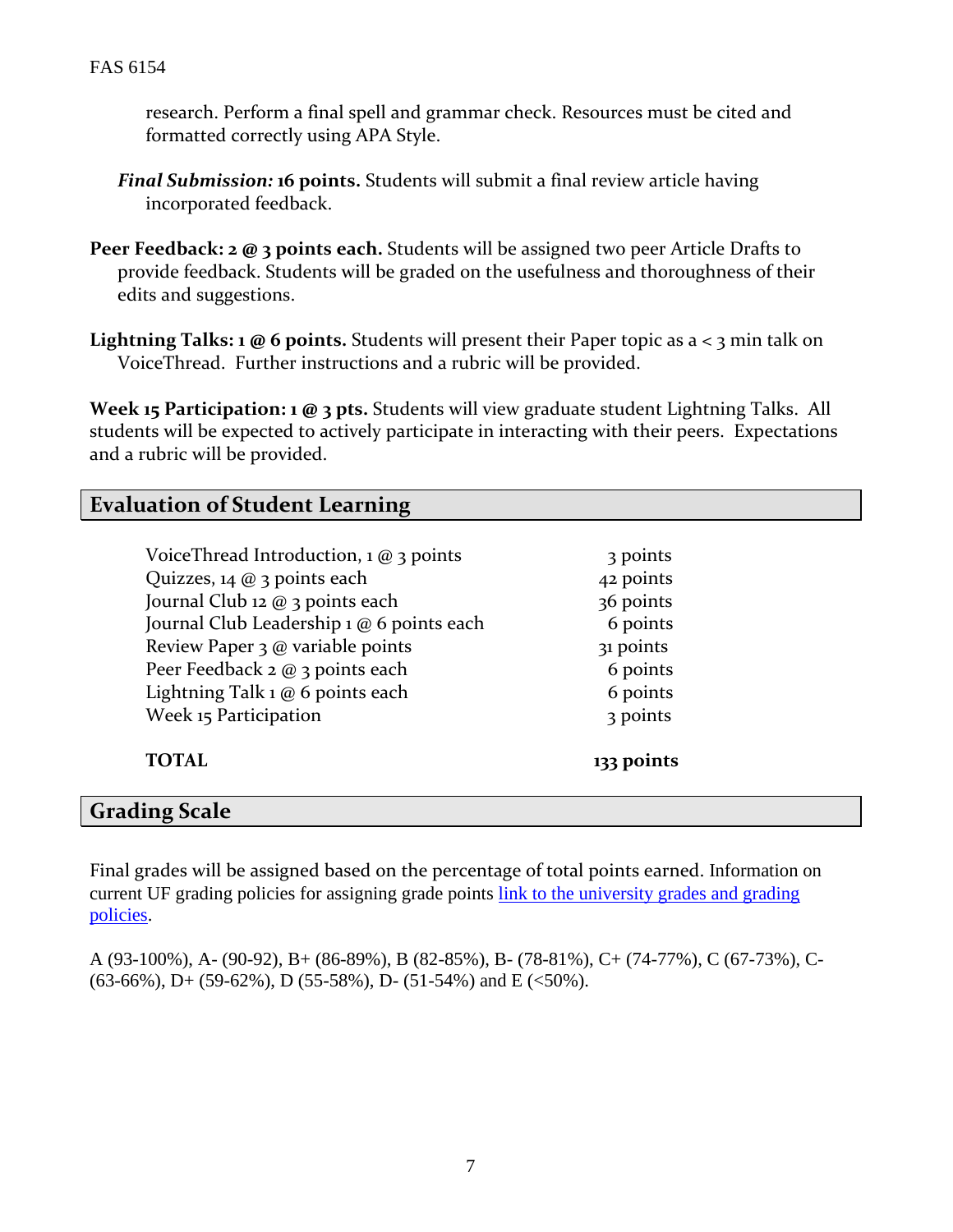| <b>Schedule</b><br>$T = Tuesday, R = Thursday, F = Friday$ |             |                                                                                   |                                                                                                              |  |  |
|------------------------------------------------------------|-------------|-----------------------------------------------------------------------------------|--------------------------------------------------------------------------------------------------------------|--|--|
| Week                                                       | <b>Date</b> | <b>Topic</b>                                                                      | <b>Assignment due</b>                                                                                        |  |  |
| $\mathbf{1}$                                               | 31 August   | Introduction and expectations                                                     |                                                                                                              |  |  |
| $\overline{2}$                                             | 7 September | Effects of salinity as a stressor                                                 | <b>T: VoiceThread</b><br><b>Upload</b><br>R: Quiz wk 1                                                       |  |  |
| $\overline{\mathbf{3}}$                                    | 14          | Effects of changing salinity on ecology                                           | <b>T: Paper proposal</b><br><b>T: VoiceThread</b><br><b>Comments</b><br>T: Journal Club wk 2<br>R: Quiz wk 2 |  |  |
| $\overline{\mathbf{4}}$                                    | 21          | Respiratory responses to environmental hypoxia                                    | T: Journal Club wk 3<br>R: Quiz wk 3                                                                         |  |  |
| 5                                                          | 28          | Ecological consequences of hypoxia                                                | T: Journal Club wk 4<br>R: Quiz wk 4                                                                         |  |  |
| 6                                                          | 5 October   | Physiological effects of ocean acidification                                      | T: Journal Club wk 5<br>R: Quiz wk 5                                                                         |  |  |
| 7                                                          | 12          | Ecological effects of ocean acidification                                         | T: Journal Club wk 6<br>R: Quiz wk 6                                                                         |  |  |
| 8                                                          | 19          | Physiological responses to thermal stress                                         | T: Journal Club wk 7<br>R: Quiz wk 7                                                                         |  |  |
| 9                                                          | 26          | Effects of <b>temperature stress</b> on ecological<br>processes                   | <b>T: Paper draft</b><br>T: Journal Club wk 8<br>R: Quiz wk 8                                                |  |  |
| 10                                                         | 2 November  | <b>Chemical pollutants</b> in the marine environment<br>and physiological impacts | T: Journal Club wk 9<br><b>R: Peer Feedback</b><br>R: Quiz wk 9                                              |  |  |